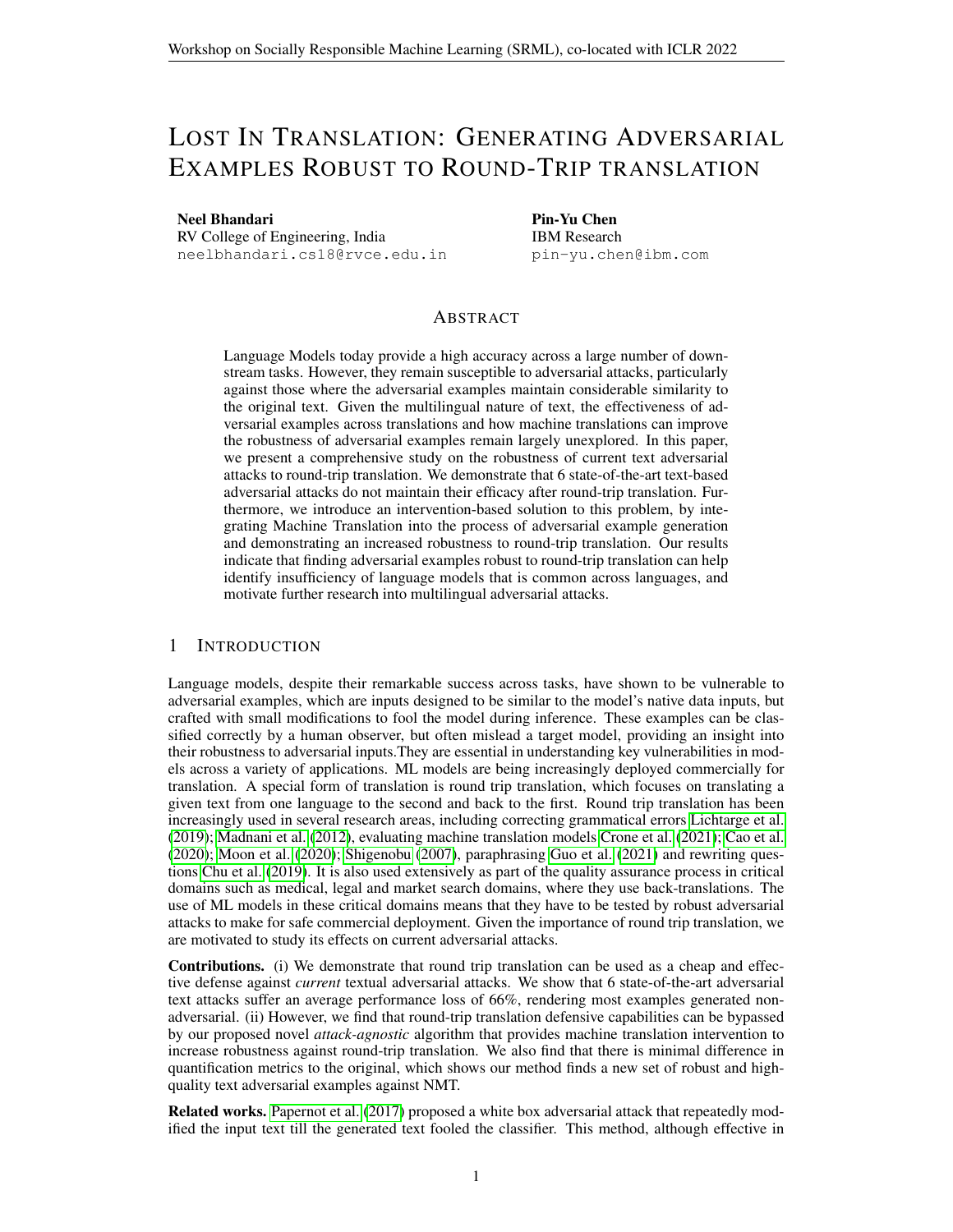#### Algorithm 1: NMT-Text-Attack

| <b>Input</b> : Sentence $S = [w_1, w_2, , w_n]$ , Ground truth label Y, Victim Model V, Machine<br>Translation model $M$ , User-Specific Constraints $C$ , Attack $A$ |  |  |  |  |
|-----------------------------------------------------------------------------------------------------------------------------------------------------------------------|--|--|--|--|
| <b>Output:</b> Adversarial Example $X_{adv}$                                                                                                                          |  |  |  |  |
| <sup>1</sup> Phase I - Word Importance Ranking                                                                                                                        |  |  |  |  |
| 2 Call attack A & Initialize edge weights                                                                                                                             |  |  |  |  |
| <b>s</b> for each word $w_i$ in S do                                                                                                                                  |  |  |  |  |
| Compute Importance score $I_i$ from A<br>$\overline{4}$                                                                                                               |  |  |  |  |
| $\overline{s}$ Sort words in descending order into list W                                                                                                             |  |  |  |  |
| 6 Phase II - Word Replacement                                                                                                                                         |  |  |  |  |
| 7 # Word Replacement Strategy                                                                                                                                         |  |  |  |  |
| <b>s</b> for each word $w_i$ in W do                                                                                                                                  |  |  |  |  |
| Predict Top-K replacements for $w_i$ using A and store in $R = [r_1, r_2, , r_k]$<br>9                                                                                |  |  |  |  |
| <b>for</b> each word $w_i$ in W <b>do</b><br>10                                                                                                                       |  |  |  |  |
| Replace $w_i$ with $r_i$ in S to make $X_{adv}$<br>11                                                                                                                 |  |  |  |  |
| Round-Trip-Translate $X_{adv}$ with P language(s) using M to make $T = [t_1, t_2, , t_p]$<br>12                                                                       |  |  |  |  |
| where $t_i$ is $X_{adv}$ translated through language i                                                                                                                |  |  |  |  |
| Evaluate classification scores for $T = [t_1, t_2, , t_p]$ using V, removing examples that do<br>13                                                                   |  |  |  |  |
| not maintain adversarial sentiment                                                                                                                                    |  |  |  |  |
| for each $c_i \in C$ do<br>14                                                                                                                                         |  |  |  |  |
| Apply constraint $c_i$ to each $t_i \in T$<br>15                                                                                                                      |  |  |  |  |
| Select best $t_i \in T$ w.r.t constraints C and store as $X_{adv}$<br>16                                                                                              |  |  |  |  |
| 17 <b>return</b> $X_{adv}$                                                                                                                                            |  |  |  |  |

principle, did not maintain semantic meaning of the sentence. [Ebrahimi et al.](#page-4-3) [\(2018\)](#page-4-3) as well as [Samanta & Mehta](#page-6-2) [\(2017\)](#page-6-2) gradient-based solutions involving token based changes and searching for important words. These methods, however, did not prove to be scalable and lacked robust performance. It was followed by methods such as character replacement [Ribeiro et al.](#page-6-3) [\(2018\)](#page-6-3), phrase replacement and word scrambling. These techniques, however, fail to maintain semantic consistency with the original input. [Jia et al.](#page-5-4) [\(2019\)](#page-5-4) introduced adding distracting sentences to the reading comprehension task[.Jin et al.](#page-5-5) [\(2020\)](#page-5-5) propose TextFooler which generates adversaries using token level similarity and bound by axiomatic constraints. [Garg & Ramakrishnan](#page-4-4) [\(2020\)](#page-4-4) introduce BAE, which uses masked-language modelling to generate natural adversarial examples for the text. Recent works in adversarial attacks on NMT include [Cheng et al.](#page-4-5) [\(2019\)](#page-4-5) using gradient based adversarial inputs to improve robustness of NMT models, and [Zhang et al.](#page-7-0) [\(2021\)](#page-7-0) proposed a novel black-box attack algorithm for NMT systems. However, none of these works target round-trip translation, and do not demonstrate attack agnostic capabilities.

# 2 NMT-TEXT-ATTACK: PROPOSED METHOD

In order to generate adversarial examples robust to round-trip translation, we propose an intervention-based, attack-agnostic method that only requires access to a neural machine translation model. We employ a generic template used by standard state-of-the-art adversarial attack examples in order to showcase the attack-agnostic capabilities. From [Li et al.](#page-5-6) [\(2019\)](#page-5-6); [Jin et al.](#page-5-5) [\(2020\)](#page-5-5); [Ren](#page-6-4) [et al.](#page-6-4) [\(2019\)](#page-6-4); [Garg & Ramakrishnan](#page-4-4) [\(2020\)](#page-4-4); [Gao et al.](#page-4-6) [\(2018\)](#page-4-6) it can be seen that the attacks follow a two section split. The first section is word importance ranking, where importance scores are computed and sorted, and the second section deals with word replacement, where attack specific constraints are attached. The second section is where we introduce our NMT model as an added constraint for round trip translation and introduce NMT-Text-Attack.

I. Word Importance Selection. This section initially involves pre-processing the input sentence with techniques such as removing stop words, followed by analysing the most important keywords in the target sentence using several techniques, ranging from the input deletion method, to probability weighted word saliency. These methods are specific to the adversarial attack chosen to be integrated with NMT-Text-Attack. For example, TextFooler uses the input deletion method.. Once the most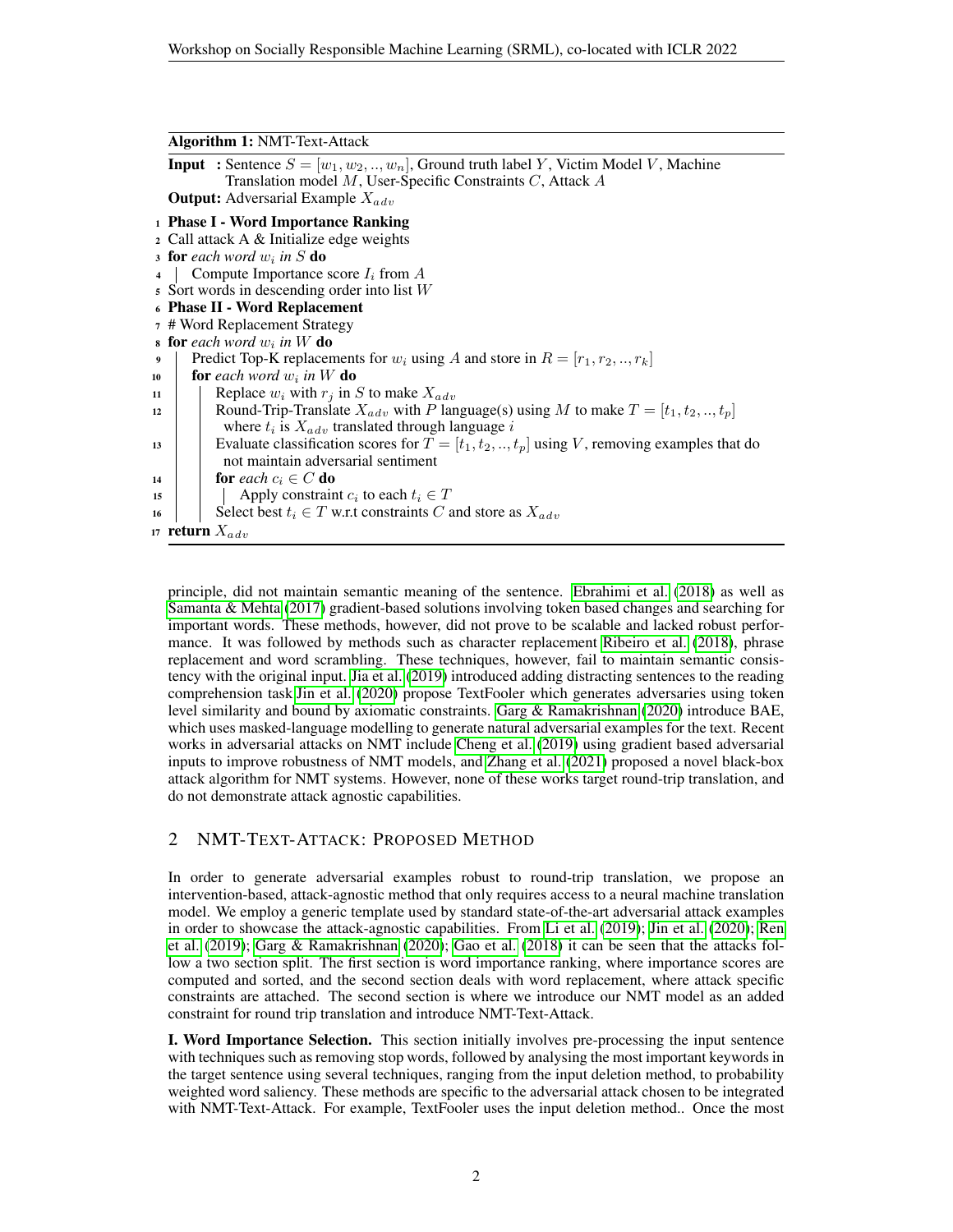important words are learnt, attack algorithms look for replacements through synonym search or by replacing individual characters of the original input word to make an adversarial candidate.

II. Constraint Evaluation. This section involves introducing constraints to maximise the desired performance of the algorithm. Examples of such constraints are semantic similarity to original input on replacement, POS tag preservation etc. Again, these are specific to the algorithm being implemented. We introduce the machine translation task in this section. We collect the candidate sentences from the word importance selection and run them through the neural machine translation model. We implement round-trip translation on these sentences for  $k$  languages, where  $k$  is specified by the user . We then evaluate the translated sentences on the task, and only select those translated sentences which provide confident results in the adversarial attack. The final adversarial example is then selected by analysing which of the final candidate examples had the highest similarity score with respect to the original sentence.

# 3 PERFORMANCE EVALUATION

For evaluation, we use a range of algorithms from the TextAttack library [Morris et al.](#page-6-5) [\(2020\)](#page-6-5). We have listed all of the algorithms used in the Appendix, along with the experimental details.

Dataset and Victim Model We use the Rotten Tomatoes Movie Reviews [Pang & Lee](#page-6-6) [\(2005\)](#page-6-6) and Yelp Polarity [Zhang et al.](#page-7-1) [\(2015\)](#page-7-1) datasets to perform sentiment analysis. The datasets consist of an equal split in sentiments. We sample 1000 random examples from the test set of each of these mentioned datasets and run our experiments on them.

For our Victim Model, we use the BERT model [Devlin et al.](#page-4-7) [\(2019\)](#page-4-7), pre-trained on the specific datasets mentioned from the HuggingFace Library [Wolf et al.](#page-7-2) [\(2020\)](#page-7-2).

Current Attacks are not Robust to Round Trip Translation. We run 6 adversarial attacks on the Movie Reviews Dataset and analyse their robustness to round-trip translation. We analyse them against 3 languages- Spanish, German and French through the EasyNMT library [Tang et al.](#page-6-7) [\(2020\)](#page-6-7) (see Appendix for more details). On round-trip translating the adversarial examples, we test the resultant examples against the classification model. On the y-axis, we provide the percentage of non-robust examples to at least k out of  $m = 3$  languages. Formally, if k is the number of languages used in tandem, N is the number of examples in total,  $y_a$  is the original prediction before round trip translation and  $\hat{y}_a$  is the prediction after round-trip translation by translation model M and victim model V, then the y-axis is defined as  $Y = \frac{1}{N} \sum_{a=1}^{N} \mathbb{1} \{$  at least k languages have  $y_a \neq \hat{y}_a$ , where  $1{E}$  is an indicator function such that it is one when the event E is true and zero otherwise. We see that on average, over 66% of the examples generated originally by the attack are rendered non-adversarial on round-trip translation with at least one language  $(k = 1)$ . BAE remains the most robust to translations, while TextFooler remains the least robust. On increasing the number of language combinations taken  $(k > 1)$ , we see that there is a decrease in effectiveness of round trip translation as a defense against the adversarial examples, however there is still significant loss in attack success rate. This is because when you add more languages as a constraint, there is an increased chance that at least one of the constrained languages is robust to round-trip translation for any example. This provides considerable evidence that round trip translation can be used as a cheap and effective defense, and motivates the question of whether there exists text adversarial examples robust to round-trip translation. In the following sections, we detail a simple, attackagnostic algorithm that shows that such examples exist and can be used readily by current attacks.

<span id="page-2-0"></span>Table 1: Success Rate (%) of NMT-Text-Attack Relative to when Original Attack Success Rate is 100%

| <b>Dataset</b> | TextFooler | TextBugger | <b>PWWS</b> |
|----------------|------------|------------|-------------|
| MR             | 70.7       | 74.7       | 69 4        |
| Yelp           | 60.0       | 714        | 68.8        |



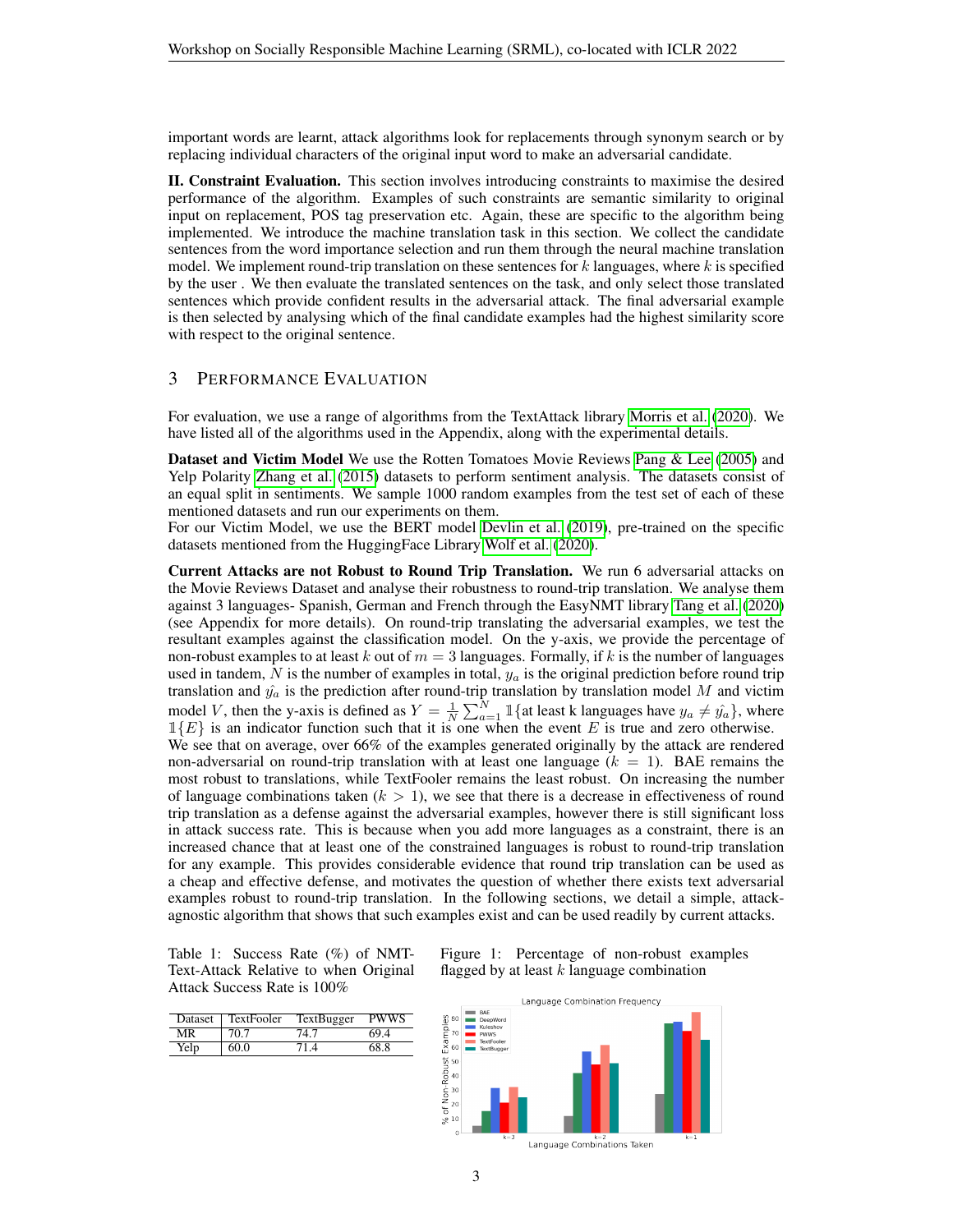NMT-Text-Attack Results. We analyse the results of incorporating NMT-Text-Attack into existing attacks across the mentioned datasets. We evaluate the attack on its success rate with respect to the attacks' native success rate without NMT-Text-Attack. Note that, through our novel interventionbased algorithm, we are able to guarantee 100% robustness to back-translation on the user's selected language(s). This is because our algorithm (line 14) introduces a strict constraint to only allow examples that are robust to back-translation to be selected as candidates for the attack, which leads to significant increase over the original algorithm's robustness to round-trip translation. This guarantee is important as it helps achieve high-quality robustness in multilingual settings, which no existing adversarial attack can provide. Table [1](#page-2-0) shows that to meet this criteria, NMT-Text-Attack is successful on average 30% less examples than its original counterpart.

While this loss may seem significant, we believe this is justified for two reasons. First, this loss comes with a 100% success in robustness to round-trip translation coupled with attack success. This is critical in commercial settings where deployed models need to have confident outputs in the face of several language translations. Secondly, in Figure [2,](#page-3-0) we see that there is considerable scope to increase the number of robust examples available simply by increasing the replacement limit. We set our replacement limit as mentioned in the Appendix for our experiments, and Figure [2](#page-3-0) demonstrates that scaling the number of replacements significantly increases number of available robust examples.

<span id="page-3-1"></span>Table 2: Performance of NMT-Text-Attack on Yelp and Movie Reviews (MR) Datasets

| Dataset                | Attack            | USE   | Jaccard | <b>BERT</b> |
|------------------------|-------------------|-------|---------|-------------|
| Yelp                   | TextBugger + NMT  | 0.94  | 0.848   | 0.9715      |
|                        | TextFooler + NMT  | 0.82  | 0.724   | 0.956       |
|                        | $PWWS + NMT$      | 0.83  | 0.645   | 0.9265      |
|                        | <b>TextBugger</b> | 0.93  | 0.79    | 0.95        |
|                        | <b>TextFooler</b> | 0.93  | 0.81    | 0.97        |
|                        | <b>PWWS</b>       | 0.93  | 0.85    | 0.97        |
| $\overline{\text{MR}}$ | TextBugger + NMT  | 0.91  | 0.68    | 0.92        |
|                        | TextFooler + NMT  | 0.82  | 0.724   | 0.956       |
|                        | $PWWS + NMT$      | 0.83  | 0.645   | 0.9256      |
|                        | <b>TextBugger</b> | 0.93  | 0.79    | 0.95        |
|                        | <b>TextFooler</b> | 0.813 | 0.715   | 0.953       |
|                        | <b>PWWS</b>       | 0.85  | 0.77    | 0.96        |

Figure 2: Replacement vs. Robust Examples

<span id="page-3-0"></span>

We also provide a quantitative analysis of our model by analysing the adversarial examples generated against the original attack in Table [2.](#page-3-1) Universal Sentence Encoder with cosine similarity, along with Jaccard Similarity are used as similarity metrics, while BERT Score is used to analyze meaning preservation. We notice that there is little variation in the effectiveness of the algorithms when it comes to meaning preservation and similarity, which shows that our proposed intervention, while increasing robustness significantly, maintains the quality of the original attack. Examples of adversarial examples on sentences have been mentioned in the Appendix.

In addition to these results, we have provided an ablation study that tests our algorithm on unseen languages. Compared to the original attacks, we see a 20% increase in robustness to unseen languages. The ablation study can be found in Appendix (Section 6.4).

# 4 CONCLUSION

In this paper, we demonstrate the ineffectiveness of current text adversarial attack algorithms to round-trip translation, and provide an intervention-based method to improve robustness to roundtrip translation in these algorithms. We show that this intervention (NMT-Text-Attack) has minimal effect on the actual semantic metrics but can significantly improve the attack success rate against back-translation, suggesting that there exist a new set of robust text adversarial examples.The attackagnostic nature of the algorithm along with its high-quality performance makes it an effective error diagnosing tool with any existing text attack for inspecting model robustness.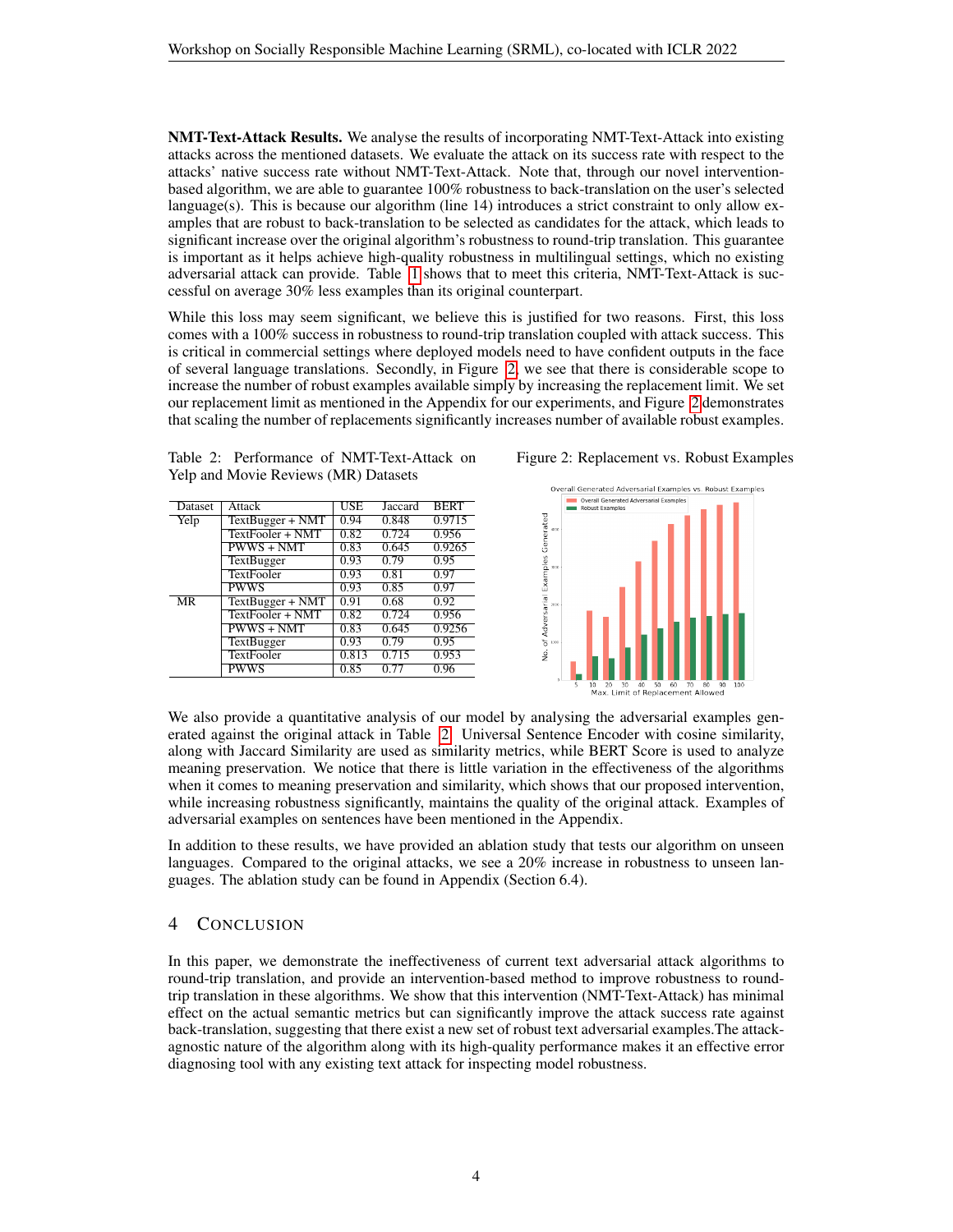#### **REFERENCES**

- Alfred V. Aho and Jeffrey D. Ullman. *The Theory of Parsing, Translation and Compiling*, volume 1. Prentice-Hall, Englewood Cliffs, NJ, 1972.
- Moustafa Alzantot, Yash Sharma, Ahmed Elgohary, Bo-Jhang Ho, Mani Srivastava, and Kai-Wei Chang. Generating natural language adversarial examples, 2018.
- American Psychological Association. *Publications Manual*. American Psychological Association, Washington, DC, 1983.
- Rie Kubota Ando and Tong Zhang. A framework for learning predictive structures from multiple tasks and unlabeled data. *Journal of Machine Learning Research*, 6:1817–1853, December 2005. ISSN 1532-4435.
- Galen Andrew and Jianfeng Gao. Scalable training of L1-regularized log-linear models. In *Proceedings of the 24th International Conference on Machine Learning*, pp. 33–40, 2007.
- Samuel R. Bowman, Gabor Angeli, Christopher Potts, and Christopher D. Manning. A large annotated corpus for learning natural language inference, 2015.
- <span id="page-4-1"></span>Jialun Cao, Meiziniu Li, Yeting Li, Ming Wen, and S. C. Cheung. Semmt: A semantic-based testing approach for machine translation systems. *ArXiv*, abs/2012.01815, 2020.
- Daniel Cer, Yinfei Yang, Sheng yi Kong, Nan Hua, Nicole Limtiaco, Rhomni St. John, Noah Constant, Mario Guajardo-Cespedes, Steve Yuan, Chris Tar, Yun-Hsuan Sung, Brian Strope, and Ray Kurzweil. Universal sentence encoder, 2018.
- Sin-wai Chan. *A Dictionary of Translation Technology*. The Chinese University of Hong Kong Press, 2006.
- Ashok K. Chandra, Dexter C. Kozen, and Larry J. Stockmeyer. Alternation. *Journal of the Association for Computing Machinery*, 28(1):114–133, 1981. doi: 10.1145/322234.322243.
- Minhao Cheng, Jinfeng Yi, Pin-Yu Chen, Huan Zhang, and Cho-Jui Hsieh. Seq2sick: Evaluating the robustness of sequence-to-sequence models with adversarial examples, 2020.
- <span id="page-4-5"></span>Yong Cheng, Lu Jiang, and Wolfgang Macherey. Robust neural machine translation with doubly adversarial inputs, 2019.
- <span id="page-4-2"></span>Zewei Chu, Mingda Chen, Jing Chen, Miaosen Wang, Kevin Gimpel, Manaal Faruqui, and Xiance Si. How to ask better questions? a large-scale multi-domain dataset for rewriting ill-formed questions, 2019.
- <span id="page-4-0"></span>Nathan E. Crone, A. J. Power, and John Weldon. Quality estimation using round-trip translation with sentence embeddings. *ArXiv*, abs/2111.00554, 2021.
- <span id="page-4-7"></span>Jacob Devlin, Ming-Wei Chang, Kenton Lee, and Kristina Toutanova. Bert: Pre-training of deep bidirectional transformers for language understanding, 2019.
- <span id="page-4-3"></span>Javid Ebrahimi, Anyi Rao, Daniel Lowd, and Dejing Dou. HotFlip: White-box adversarial examples for text classification. In *Proceedings of the 56th Annual Meeting of the Association for Computational Linguistics (Volume 2: Short Papers)*, pp. 31–36, Melbourne, Australia, July 2018. Association for Computational Linguistics. doi: 10.18653/v1/P18-2006. URL <https://aclanthology.org/P18-2006>.
- Shi Feng, Eric Wallace, Alvin Grissom II au2, Mohit Iyyer, Pedro Rodriguez, and Jordan Boyd-Graber. Pathologies of neural models make interpretations difficult, 2018.
- <span id="page-4-6"></span>Ji Gao, Jack Lanchantin, Mary Lou Soffa, and Yanjun Qi. Black-box generation of adversarial text sequences to evade deep learning classifiers, 2018.
- <span id="page-4-4"></span>Siddhant Garg and Goutham Ramakrishnan. Bae: Bert-based adversarial examples for text classification, 2020.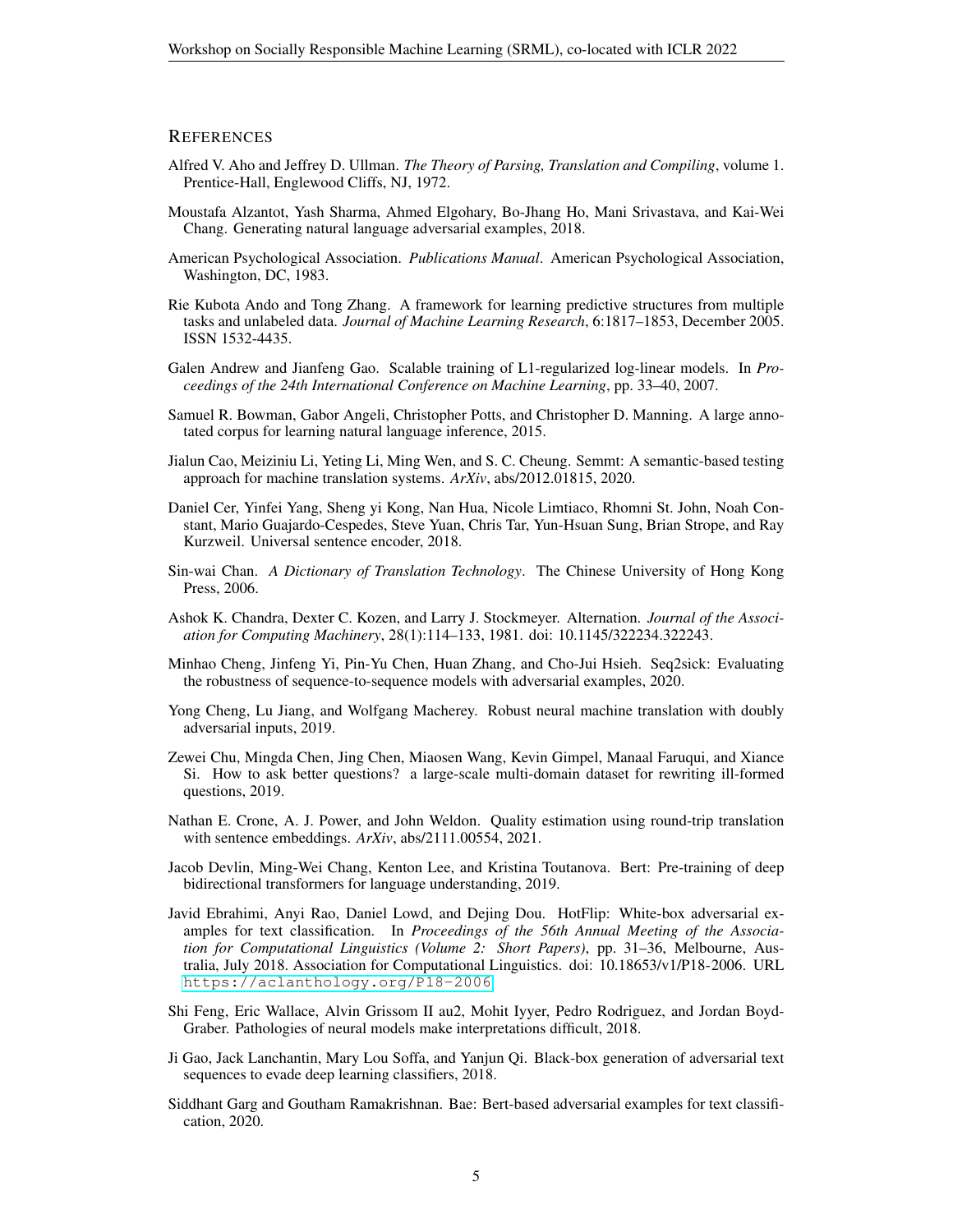- Ian J. Goodfellow, Jonathon Shlens, and Christian Szegedy. Explaining and harnessing adversarial examples, 2015.
- <span id="page-5-3"></span>Zilu Guo, Zhongqiang Huang, Kenny Q. Zhu, Guandan Chen, Kaibo Zhang, Boxing Chen, and Fei Huang. Automatically paraphrasing via sentence reconstruction and round-trip translation. In *IJCAI*, 2021.
- Dan Gusfield. *Algorithms on Strings, Trees and Sequences*. Cambridge University Press, Cambridge, UK, 1997.
- Sepp Hochreiter and Jürgen Schmidhuber. Long short-term memory. *Neural Comput.*, 9(8): 1735–1780, November 1997. ISSN 0899-7667. doi: 10.1162/neco.1997.9.8.1735. URL <https://doi.org/10.1162/neco.1997.9.8.1735>.
- <span id="page-5-4"></span>Robin Jia, Aditi Raghunathan, Kerem Göksel, and Percy Liang. Certified robustness to adversarial word substitutions, 2019.
- <span id="page-5-5"></span>Di Jin, Zhijing Jin, Joey Tianyi Zhou, and Peter Szolovits. Is bert really robust? a strong baseline for natural language attack on text classification and entailment, 2020.
- Volodymyr Kuleshov, Shantanu Thakoor, Tingfung Lau, and Stefano Ermon. Adversarial examples for natural language classification problems. 2018.
- Dianqi Li, Yizhe Zhang, Hao Peng, Liqun Chen, Chris Brockett, Ming-Ting Sun, and Bill Dolan. Contextualized perturbation for textual adversarial attack, 2021.
- <span id="page-5-6"></span>Jinfeng Li, Shouling Ji, Tianyu Du, Bo Li, and Ting Wang. Textbugger: Generating adversarial text against real-world applications. *ArXiv*, abs/1812.05271, 2019.
- Jiwei Li, Will Monroe, and Dan Jurafsky. Understanding neural networks through representation erasure, 2017.
- Linyang Li, Ruotian Ma, Qipeng Guo, Xiangyang Xue, and Xipeng Qiu. Bert-attack: Adversarial attack against bert using bert, 2020.
- Bin Liang, Hongcheng Li, Miaoqiang Su, Pan Bian, Xirong Li, and Wenchang Shi. Deep text classification can be fooled. *Proceedings of the Twenty-Seventh International Joint Conference on Artificial Intelligence*, Jul 2018. doi: 10.24963/ijcai.2018/585. URL [http://dx.doi.](http://dx.doi.org/10.24963/ijcai.2018/585) [org/10.24963/ijcai.2018/585](http://dx.doi.org/10.24963/ijcai.2018/585).
- <span id="page-5-0"></span>Jared Lichtarge, Chris Alberti, Shankar Kumar, Noam Shazeer, Niki Parmar, and Simon Tong. Corpora generation for grammatical error correction. In *Proceedings of the 2019 Conference of the North American Chapter of the Association for Computational Linguistics: Human Language Technologies, Volume 1 (Long and Short Papers)*, pp. 3291–3301, Minneapolis, Minnesota, June 2019. Association for Computational Linguistics. doi: 10.18653/v1/N19-1333. URL <https://aclanthology.org/N19-1333>.
- Andrew L. Maas, Raymond E. Daly, Peter T. Pham, Dan Huang, Andrew Y. Ng, and Christopher Potts. Learning word vectors for sentiment analysis. In *Proceedings of the 49th Annual Meeting of the Association for Computational Linguistics: Human Language Technologies*, pp. 142–150, Portland, Oregon, USA, June 2011. Association for Computational Linguistics. URL [http:](http://www.aclweb.org/anthology/P11-1015) [//www.aclweb.org/anthology/P11-1015](http://www.aclweb.org/anthology/P11-1015).
- <span id="page-5-1"></span>Nitin Madnani, Joel Tetreault, and Martin Chodorow. Exploring grammatical error correction with not-so-crummy machine translation. In *Proceedings of the Seventh Workshop on Building Educational Applications Using NLP*, pp. 44–53, Montreal, Canada, June 2012. Association for ´ Computational Linguistics. URL <https://aclanthology.org/W12-2005>.

<span id="page-5-7"></span>George A Miller. *WordNet: An electronic lexical database*. MIT press, 1998.

<span id="page-5-2"></span>Jihyung Moon, Hyunchang Cho, and Eunjeong L. Park. Revisiting round-trip translation for quality estimation, 2020.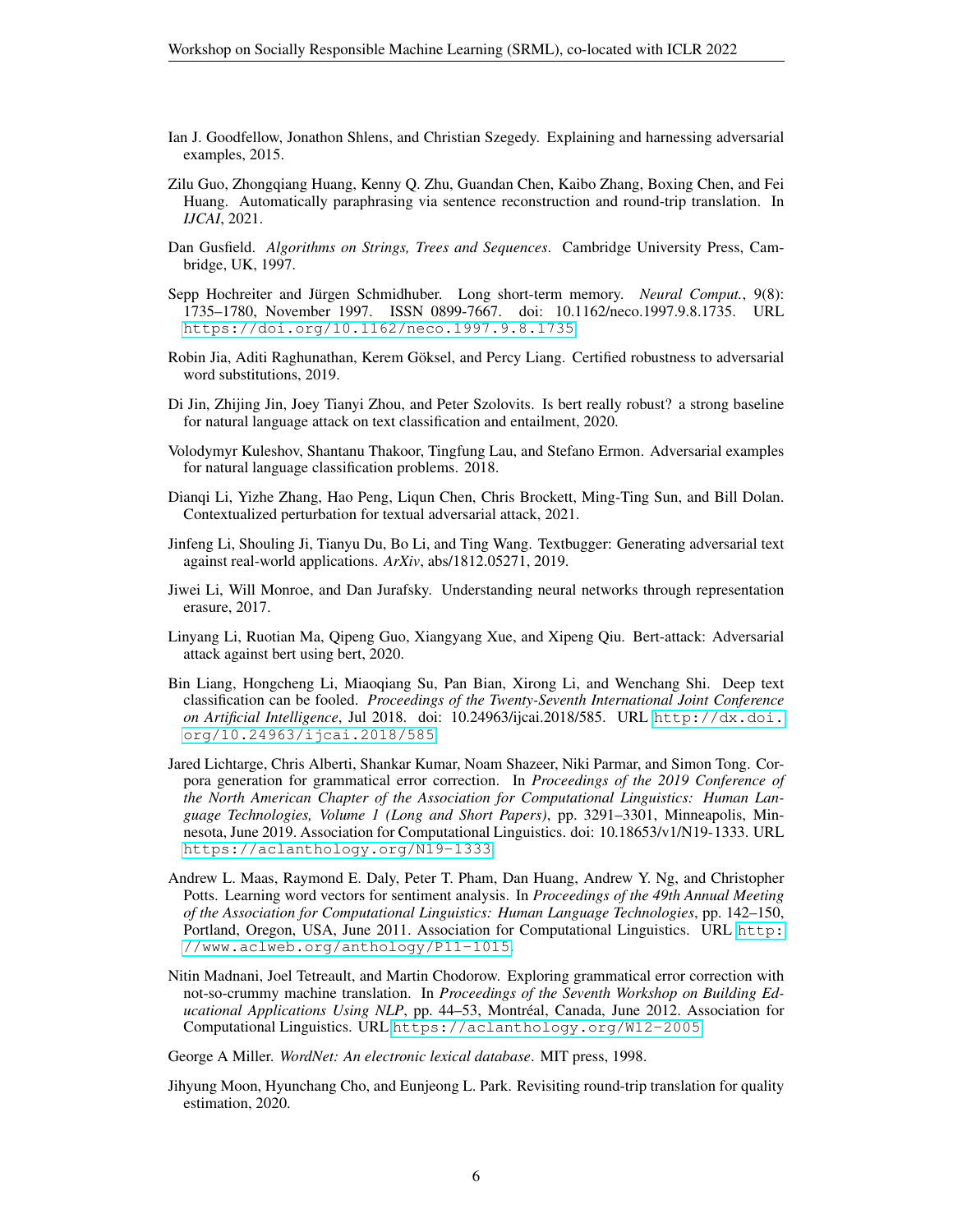- Seyed-Mohsen Moosavi-Dezfooli, Alhussein Fawzi, Omar Fawzi, and Pascal Frossard. Universal adversarial perturbations, 2017.
- <span id="page-6-5"></span>John Morris, Eli Lifland, Jin Yong Yoo, Jake Grigsby, Di Jin, and Yanjun Qi. Textattack: A framework for adversarial attacks, data augmentation, and adversarial training in nlp. In *Proceedings of the 2020 Conference on Empirical Methods in Natural Language Processing: System Demonstrations*, pp. 119–126, 2020.
- Nikola Mrkšić, Diarmuid Ó Séaghdha, Blaise Thomson, Milica Gašić, Lina Rojas-Barahona, Pei-Hao Su, David Vandyke, Tsung-Hsien Wen, and Steve Young. Counter-fitting word vectors to linguistic constraints. In *Proceedings of HLT-NAACL*, 2016.
- <span id="page-6-8"></span>Nikola Mrkšić, Diarmuid Ó Séaghdha, Blaise Thomson, Milica Gašić, Lina Rojas-Barahona, Pei-Hao Su, David Vandyke, Tsung-Hsien Wen, and Steve Young. Counter-fitting word vectors to linguistic constraints, 2016a.
- Nikola Mrkšić, Diarmuid Ó Séaghdha, Blaise Thomson, Milica Gašić, Lina Rojas-Barahona, Pei-Hao Su, David Vandyke, Tsung-Hsien Wen, and Steve Young. Counter-fitting word vectors to linguistic constraints, 2016b.
- <span id="page-6-6"></span>Bo Pang and Lillian Lee. Seeing stars: Exploiting class relationships for sentiment categorization with respect to rating scales. In *Proceedings of the ACL*, 2005.
- <span id="page-6-1"></span>Nicolas Papernot, Patrick McDaniel, Ian Goodfellow, Somesh Jha, Z. Berkay Celik, and Ananthram Swami. Practical black-box attacks against machine learning, 2017.
- Jeffrey Pennington, Richard Socher, and Christopher Manning. GloVe: Global vectors for word representation. In *Proceedings of the 2014 Conference on Empirical Methods in Natural Language Processing (EMNLP)*, pp. 1532–1543, Doha, Qatar, October 2014. Association for Computational Linguistics. doi: 10.3115/v1/D14-1162. URL <https://aclanthology.org/D14-1162>.
- Mohammad Sadegh Rasooli and Joel R. Tetreault. Yara parser: A fast and accurate dependency parser. *Computing Research Repository*, arXiv:1503.06733, 2015. URL [http://arxiv.](http://arxiv.org/abs/1503.06733) [org/abs/1503.06733](http://arxiv.org/abs/1503.06733). version 2.
- <span id="page-6-4"></span>Shuhuai Ren, Yihe Deng, Kun He, and Wanxiang Che. Generating natural language adversarial examples through probability weighted word saliency. In *Proceedings of the 57th Annual Meeting of the Association for Computational Linguistics*, pp. 1085–1097, Florence, Italy, July 2019. Association for Computational Linguistics. doi: 10.18653/v1/P19-1103. URL [https:](https://aclanthology.org/P19-1103) [//aclanthology.org/P19-1103](https://aclanthology.org/P19-1103).
- <span id="page-6-3"></span>Marco Tulio Ribeiro, Sameer Singh, and Carlos Guestrin. Semantically equivalent adversarial rules for debugging NLP models. In *Proceedings of the 56th Annual Meeting of the Association for Computational Linguistics (Volume 1: Long Papers)*, pp. 856–865, Melbourne, Australia, July 2018. Association for Computational Linguistics. doi: 10.18653/v1/P18-1079. URL [https:](https://aclanthology.org/P18-1079) [//aclanthology.org/P18-1079](https://aclanthology.org/P18-1079).

<span id="page-6-2"></span>Suranjana Samanta and Sameep Mehta. Towards crafting text adversarial samples, 2017.

- <span id="page-6-0"></span>Tomohiro Shigenobu. Evaluation and usability of back translation for intercultural communication. In Nuray Aykin (ed.), *Usability and Internationalization. Global and Local User Interfaces*, pp. 259–265, Berlin, Heidelberg, 2007. Springer Berlin Heidelberg. ISBN 978-3-540-73289-1.
- Harold Somers. Round-trip translation: What is it good for? In *Proceedings of the Australasian Language Technology Workshop 2005*, pp. 127–133, Sydney, Australia, December 2005. URL <https://aclanthology.org/U05-1019>.
- <span id="page-6-7"></span>Yuqing Tang, Chau Tran, Xian Li, Peng-Jen Chen, Naman Goyal, Vishrav Chaudhary, Jiatao Gu, and Angela Fan. Multilingual translation with extensible multilingual pretraining and finetuning, 2020.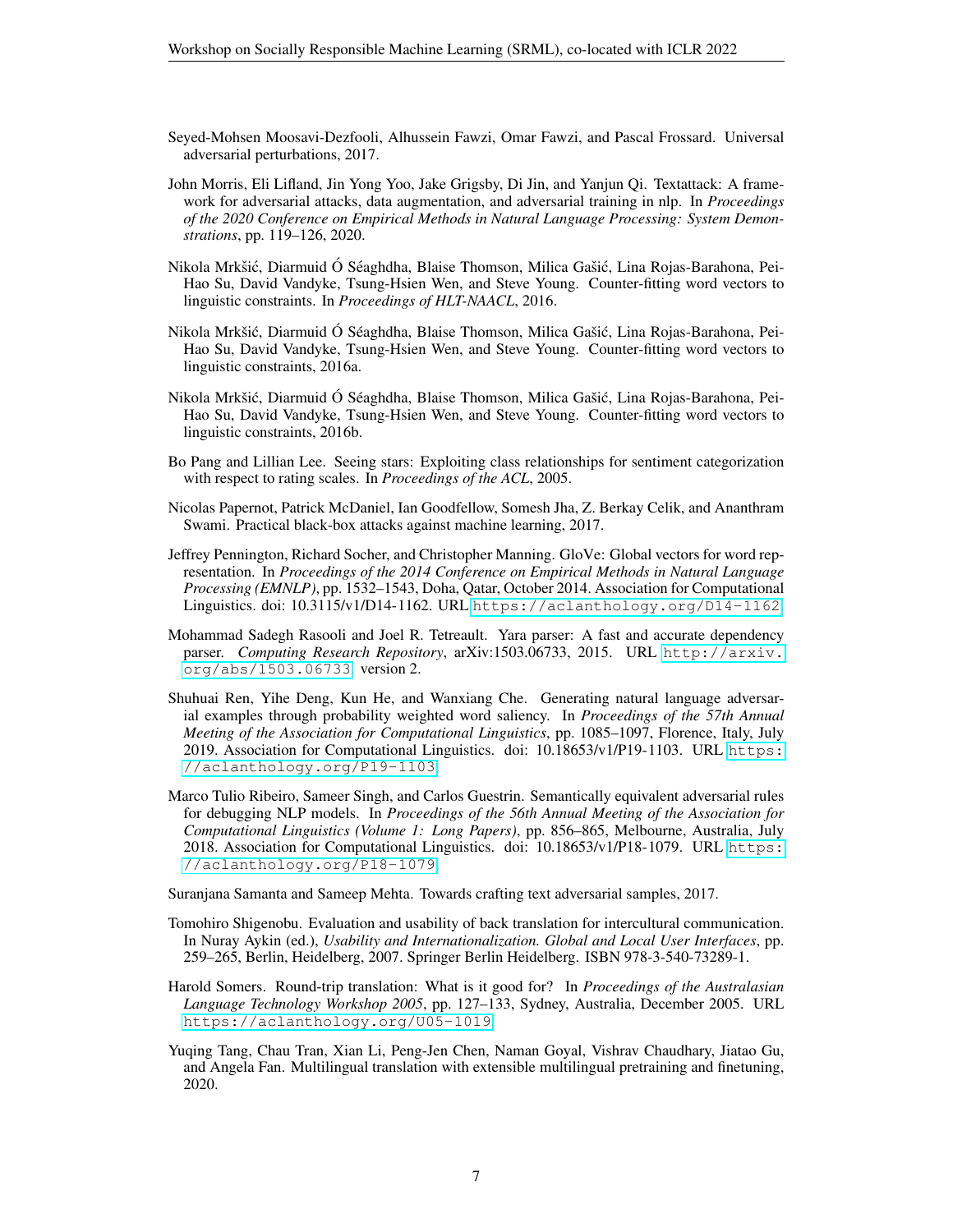- <span id="page-7-2"></span>Thomas Wolf, Lysandre Debut, Victor Sanh, Julien Chaumond, Clement Delangue, Anthony Moi, Pierric Cistac, Tim Rault, Remi Louf, Morgan Funtowicz, Joe Davison, Sam Shleifer, Patrick ´ von Platen, Clara Ma, Yacine Jernite, Julien Plu, Canwen Xu, Teven Le Scao, Sylvain Gugger, Mariama Drame, Quentin Lhoest, and Alexander M. Rush. Huggingface's transformers: Stateof-the-art natural language processing, 2020.
- Yuan Zang, Fanchao Qi, Chenghao Yang, Zhiyuan Liu, Meng Zhang, Qun Liu, and Maosong Sun. Word-level textual adversarial attacking as combinatorial optimization. *Proceedings of the 58th Annual Meeting of the Association for Computational Linguistics*, 2020. doi: 10.18653/v1/2020. acl-main.540. URL <http://dx.doi.org/10.18653/v1/2020.acl-main.540>.
- Zhiyuan Zeng and Deyi Xiong. An empirical study on adversarial attack on NMT: Languages and positions matter. In *Proceedings of the 59th Annual Meeting of the Association for Computational Linguistics and the 11th International Joint Conference on Natural Language Processing (Volume 2: Short Papers)*, pp. 454–460, Online, August 2021a. Association for Computational Linguistics. doi: 10.18653/v1/2021.acl-short.58. URL [https://aclanthology.org/2021.](https://aclanthology.org/2021.acl-short.58) [acl-short.58](https://aclanthology.org/2021.acl-short.58).
- Zhiyuan Zeng and Deyi Xiong. An empirical study on adversarial attack on nmt: Languages and positions matter. In *Proceedings of the 59th Annual Meeting of the Association for Computational Linguistics and the 11th International Joint Conference on Natural Language Processing (Volume 2: Short Papers)*, pp. 454–460, 2021b.
- <span id="page-7-1"></span>Xiang Zhang, Junbo Zhao, and Yann LeCun. Character-level Convolutional Networks for Text Classification . *arXiv:1509.01626 [cs]*, September 2015.
- <span id="page-7-0"></span>Xinze Zhang, Junzhe Zhang, Zhenhua Chen, and Kun He. Crafting adversarial examples for neural machine translation. In *Proceedings of the 59th Annual Meeting of the Association for Computational Linguistics and the 11th International Joint Conference on Natural Language Processing (Volume 1: Long Papers)*, pp. 1967–1977, Online, August 2021. Association for Computational Linguistics. doi: 10.18653/v1/2021.acl-long.153. URL [https://aclanthology.org/](https://aclanthology.org/2021.acl-long.153) [2021.acl-long.153](https://aclanthology.org/2021.acl-long.153).

Zhengli Zhao, Dheeru Dua, and Sameer Singh. Generating natural adversarial examples, 2018.

# A APPENDIX

# ETHICAL CONCERNS

Our paper discusses the potential weakness of NLP models to round-trip translation, and describes an algorithm that can make the weakness more robust. However, we believe that we give new insights in studying text adversarial examples and will spur more robust machine learning models in the future. We are also the first individuals to introduce the vulnerability to round-trip translation, which provides opportunity to develop robust models in a novel setting.

## A.1 COMPUTATIONAL RESOURCES

For the implementation of our algorithm and experiments, we use Google Colab as our base GPU provider. The GPU typically provided is is Tesla - P100. We use 190 GPU hours to run all our experiments. We use a pre-trained BERT model with 12-head attention and 110 million parameters, which is typical of BERT models.

## A.2 MACHINE TRANSLATION SETUP

We use the Opus-MT set of models through the EasyNMT library [Tang et al.](#page-6-7) [\(2020\)](#page-6-7). Opus-MT consists of 1200 models trained on several languages for open translation. The architecture for the Opus-MT models is based on a standard transformer setup with 6 self-attentive layers in both, the encoder and decoder network with 8 attention heads in each layer. This architecture is used to back-translate the target reviews from English to French, German and Spanish, and back to English.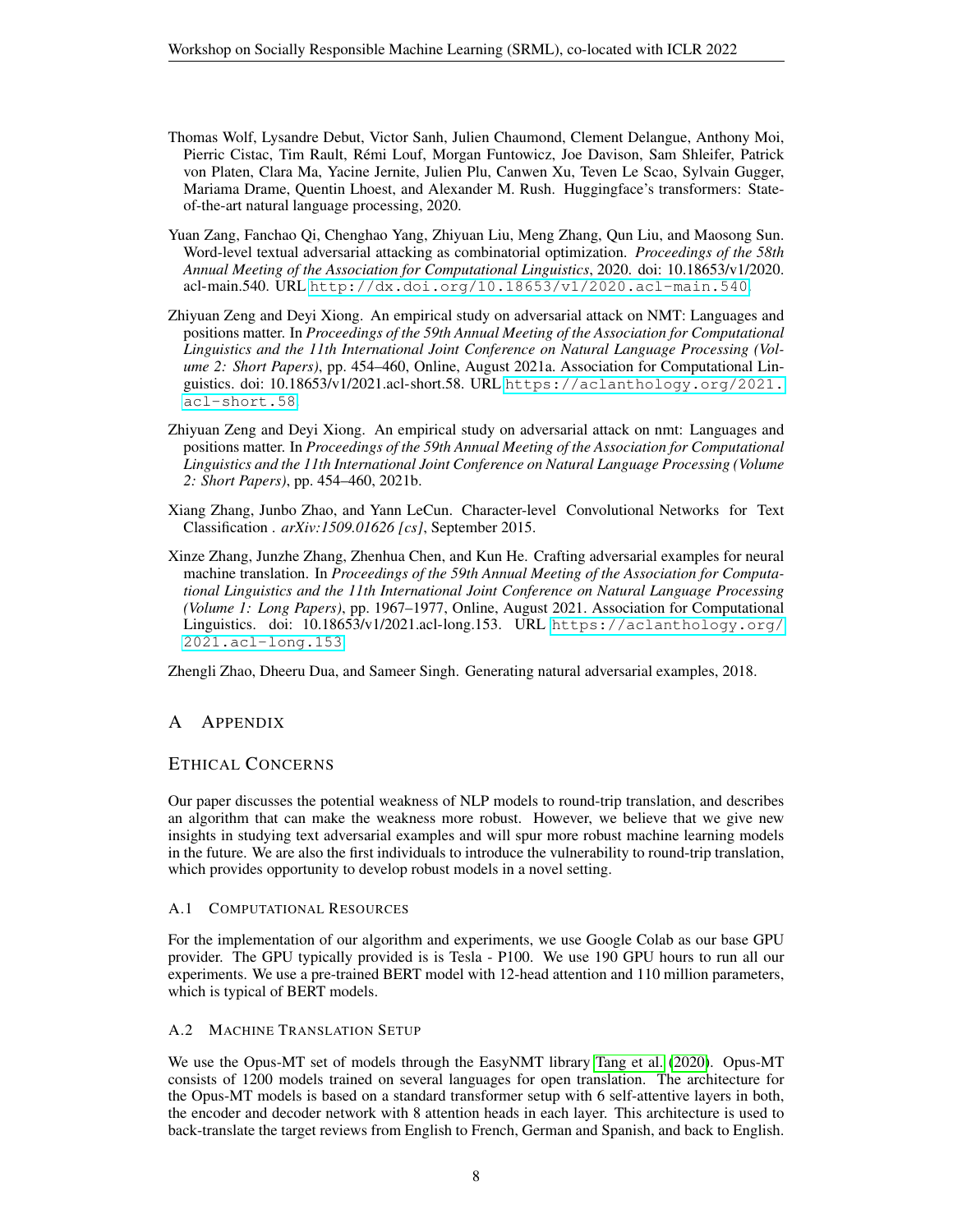## A.3 ADVERSARIAL ATTACK SETTINGS

Algorithm 1 details a general template of several state of the art adversarial attacks we have used in the paper. In this section we detail the exact settings used for each adversarial attack when integrated with NMT-Text-Attack. These are standard approaches used directly from the TextAttack Library with no changes in standard settings.

## A.3.1 TEXTFOOLER

- Word Importance Selection
	- Max allowable replacement candidate generation for synonyms: 40.
	- Transformation Embedding Mechanism: Counterfitted Glove Embeddings Mrkšić [et al.](#page-6-8) [\(2016a\)](#page-6-8)
- Word Replacement:
	- Pre-transformation constraints:
		- \* RepeatModification: A constraint disallowing the modification of words which have already been modified
		- \* StopwordModification: A constraint disallowing the modification of stopwords
	- Constraints:
		- $*$  Minimum cosine distance between word embeddings =  $0.5$
		- \* Part of Speech : Only replace words with the same part of speech (or nouns with verbs)
		- $*$  Universal Sentence Encoder with a minimum angular similarity of  $= 0.5$ .
		- \* Word Swapping Technique: Greedy Word Swap with Word Importance Ranking with word importance ranking conducted using input deletion method.

#### A.3.2 TEXTBUGGER

- Word Importance Selection
	- Max allowable replacement candidate generation for synonyms: 40.
	- Transformation Embedding Mechanism: Counterfitted Glove Embeddings Mrkšić [et al.](#page-6-8) [\(2016a\)](#page-6-8)
	- Allowable Swap Mechanisms: Character Insertion, Character Deletion, Adjacent Character Swap, Homoglyph Swap.
- Word Replacement:
	- Pre-transformation constraints:
		- \* RepeatModification: A constraint disallowing the modification of words which have already been modified
		- \* StopwordModification: A constraint disallowing the modification of stopwords
	- Constraints:
		- \* Universal Sentence Encoder with a minimum angular similarity of = 0.84
		- \* Word Swapping Technique: Greedy Word Swap with Word Importance Ranking with word importance ranking conducted using input deletion method.

#### A.3.3 PWWS

- Word Importance Selection
	- Max allowable replacement candidate generation for synonyms: 40.
	- Transformation Embedding Mechanism: Word Swap by swapping synonyms in Word-Net [Miller](#page-5-7) [\(1998\)](#page-5-7)
	- Allowable Swap Mechanisms: Character Insertion, Character Deletion, Adjacent Character Swap, Homoglyph Swap.
- Word Replacement:
	- Pre-transformation constraints: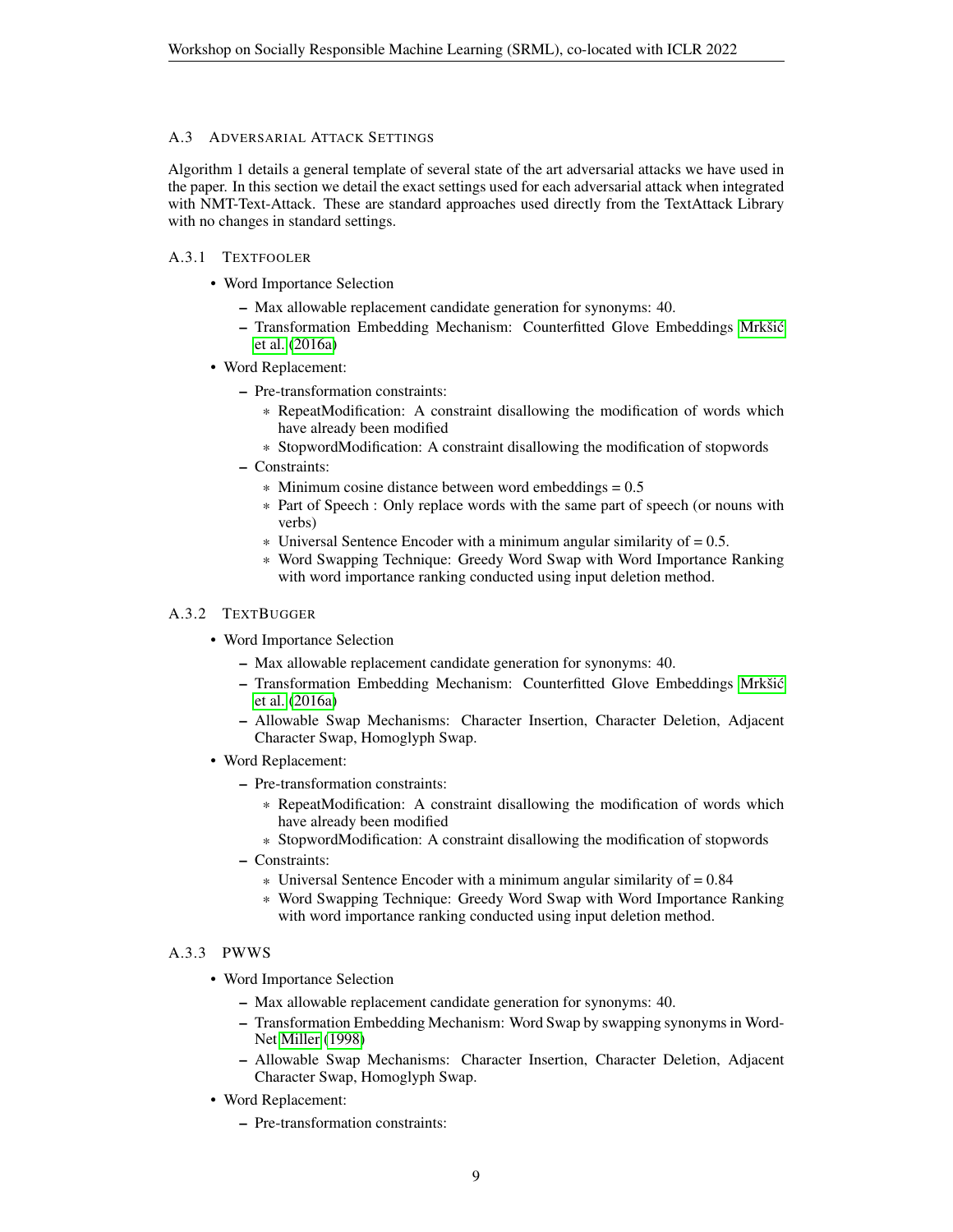- \* RepeatModification: A constraint disallowing the modification of words which have already been modified
- \* StopwordModification: A constraint disallowing the modification of stopwords

\* Word Swapping Technique: Greedy Word Swap with Word Importance Ranking with word importance ranking conducted using weighted saliency method.

#### A.3.4 KULESHOV

- Word Importance Selection
	- Max allowable replacement candidate generation for synonyms: 15.
	- Transformation Embedding Mechanism: Counterfitted Glove Embeddings Mrkšić [et al.](#page-6-8) [\(2016a\)](#page-6-8)
- Word Replacement:
	- Pre-transformation constraints:
		- \* RepeatModification: A constraint disallowing the modification of words which have already been modified
		- \* StopwordModification: A constraint disallowing the modification of stopwords
	- Constraints:
		- $*$  Max words perturbed = 50
		- $*$  Maximum thought vector Euclidean distance = 0.2
		- $*$  Maximum language model log-probability difference = 2
		- \* Word Swapping Technique: Greedy Word Search.

#### A.3.5 DEEPWORDBUG

- Word Importance Selection
	- Max allowable replacement candidate generation for synonyms: 40
	- Embedding Transformation Mechanism: Counterfitted Glove Embeddings Mrkšić [et al.](#page-6-8) [\(2016a\)](#page-6-8)
	- Allowable Swap Mechanisms: Character Insertion, Character Deletion, Adjacent Character Swap, Random Character Substitution.
- Word Replacement:
	- Pre-transformation constraints:
		- \* RepeatModification: A constraint disallowing the modification of words which have already been modified
		- \* StopwordModification: A constraint disallowing the modification of stopwords
	- Constraints:
		- \* Maximum Levenshtien Edit Distance= 30.
		- \* Word Swapping Technique: Greedy Word Swap with Word Importance Ranking with word importance ranking conducted using input deletion method.

#### A.3.6 BAE

- Word Importance Selection
	- Max allowable replacement candidate generation for synonyms: 40
	- Transformation Embedding Mechanism: Transformer AutoTokenizer and word re-placement using Masked Language Modelling. Mrkšić et al. [\(2016a\)](#page-6-8)
- Word Replacement:
	- Pre-transformation constraints:
		- \* RepeatModification: A constraint disallowing the modification of words which have already been modified
		- \* StopwordModification: A constraint disallowing the modification of stopwords
	- Constraints:

<sup>–</sup> Constraints: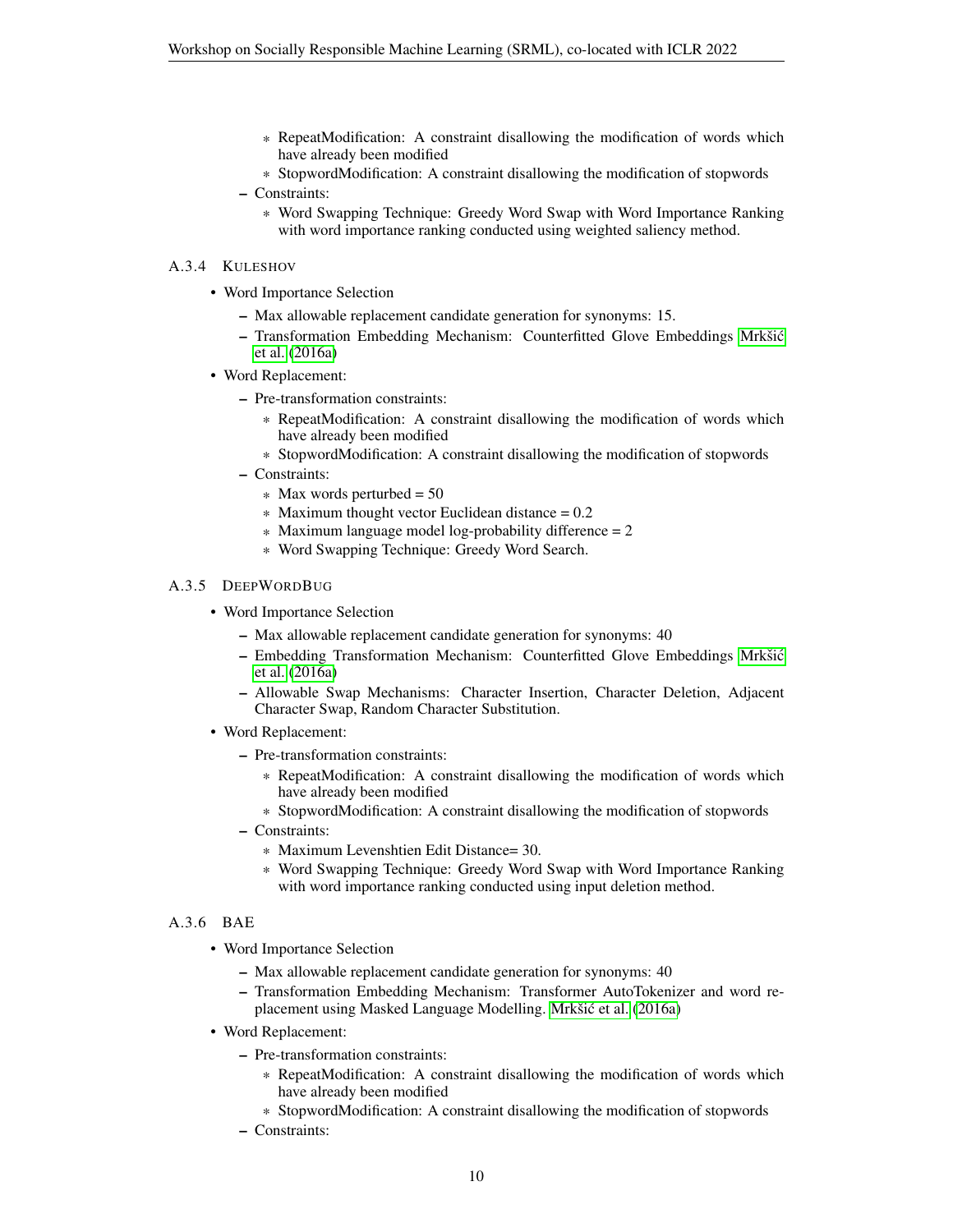- \* Part of Speech : Only replace words with the same part of speech (or nouns with verbs)
- $*$  Universal Sentence Encoder with a minimum angular similarity = 0.93.
- \* Word Swapping Technique: Greedy Word Swap with Word Importance Ranking with word importance ranking conducted using input deletion method.

## A.4 ABLATION STUDY

In this section, we provide an ablation study to substantiate the performance of our algorithm. In this study, we provide TextFooler with NMT-Text-Attack with 2 'seen' languages and test its performance with an 'unseen' language. A 'seen' language is defined as one which model is provided with as constraints for adversarial examples to satisfy,as shown in Algorithm 1. An 'unseen' language, consequently, is one which the model has not added as a constraint, hence does not guarantee 100% robustness against. The three languages we use are French, German, and Spanish. We alternate between using two of the languages as 'seen', and one as 'unseen'. We compare this with the performance of TextFooler without NMT-Text-Attack on the unseen languages in Table [3.](#page-10-0) We observe that TextFooler with NMT-Text-Attack outperforms TextFooler without NMT-Text-Attack on average by 20%. This shows that the integration of our attack-agnostic algorithm provides significant performance increase even in situations where the attack is facing unseen languages.

#### A.5 EXAMPLES OF NMT-TEXTATTACK

1. Original : drawing on an irresistible , languid romanticism , byler reveals the ways in which a sultry evening or a beer-fueled afternoon in the sun can inspire even the most retiring heart to venture forth . (Sentiment: Positive)

Adversarial (TextFooler): drawing on an gargantuan, lolling melodrama, byler betrays the ways in which a sultry evening or a beer-fueled afternoon in the sun can inspire even the most retiring heart to venture forth . (Sentiment: Negative)

Adversarial (TextFooler+NMT-Text-Attack): drawing on an inexorable, crooning melodrama byler reveals the ways in which a sultry evening or a beer-fueled afternoon in the sun can inspire even the most retiring heart to venture forth. (Sentiment: Negative)

Back-Translated (TextFooler): drawing on a giant melodrama, melodrama lolling, Byler betrays the ways in which a sensual afternoon or an afternoon of beer fed in the sun can inspire even the most outgoing heart to venture forward. (Sentiment: Positive)

Back-Translated (TextFooler+NMT-Text-Attack): drawing on a melodrama byler inexorable betrays the ways in which a sensual afternoon or an afternoon of beer fed in the sun can inspire even the most outgoing heart to venture forward (Sentiment: Negative)

2. Original : Exceptionally well acted by Diane Lane and Richard Gere . (Sentiment: Positive)

Adversarial (TextFooler): Exceptionally opportune acted by Diane Lane and Richard Gere .(Sentiment: Negative)

Adversarial (TextFooler+NMT-Text-Attack): Exceptionally better acted by Diane Lane and Richard Gere (Sentiment: Negative)

Back-Translated (TextFooler): exceptionally timely performed by Diane Lane and Richard Gere. (Sentiment: Positive)

<span id="page-10-0"></span>

| Seen Languages              | Unseen Language |        | TextFooler +NMT   TextFooler w/o NMT |
|-----------------------------|-----------------|--------|--------------------------------------|
| French and German           | Spanish         | 72.9%  | 50.61                                |
| French and Spanish          | German          | 74.08% | 51.97                                |
| German and Spanish   French |                 | 67%    | 50.8                                 |

Table 3: Performance of NMT-Text-Attack on unseen language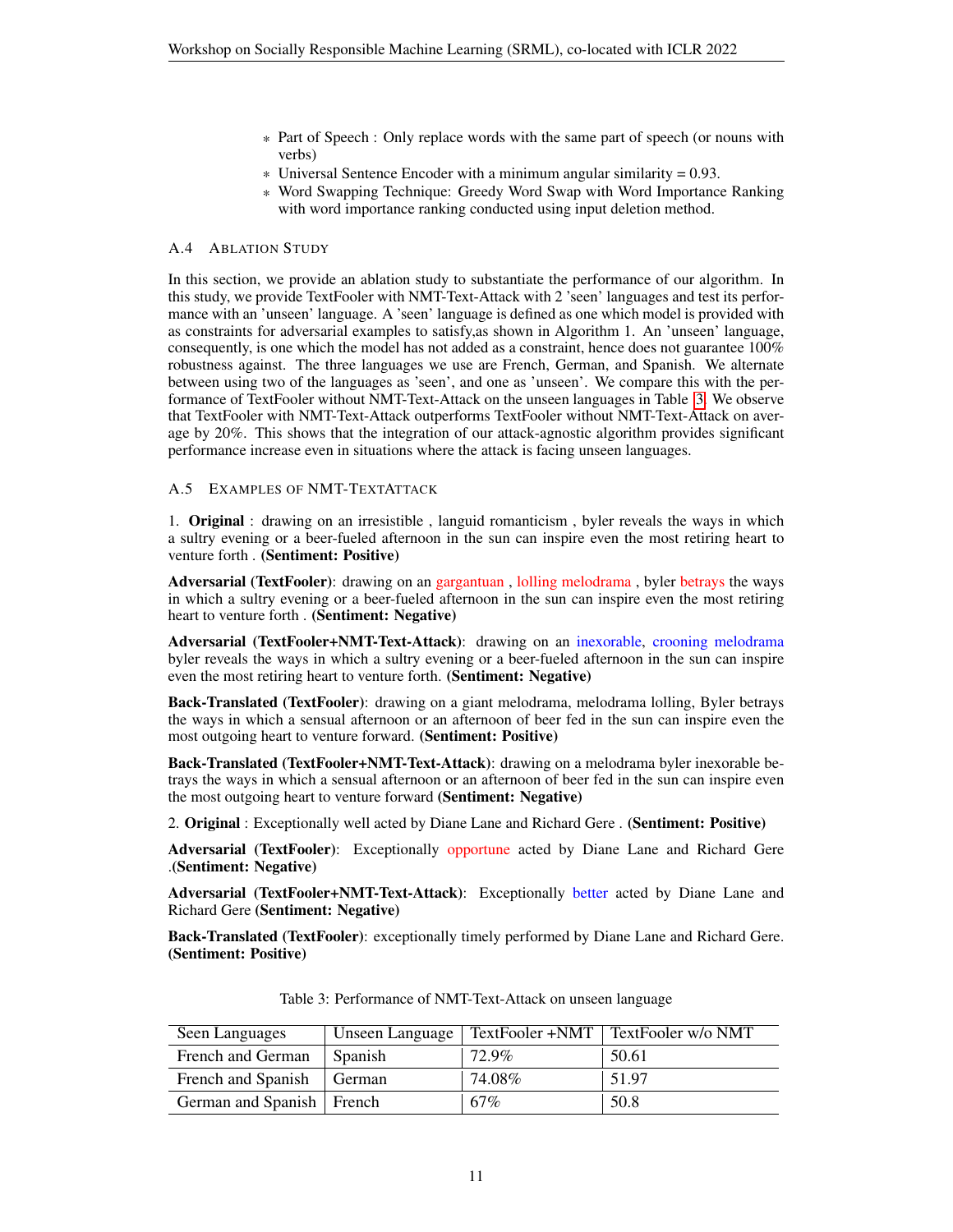Back-Translated (TextFooler+NMT-Text-Attack): exceptionally better performed by Diane Lane and Richard Gere (Sentiment: Negative)

3.Original : this kind of hands-on storytelling is ultimately what makes shanghai ghetto move beyond a good , dry , reliable textbook and what allows it to rank with its worthy predecessors . (Sentiment: Positive)

Adversarial (PWWS): this tolerant of hands-on storytelling is ultimately what piss shanghai ghetto move beyond a good , dry , reliable textbook and what allows it to gross with its worthy predecessors (Sentiment: Negative)

Adversarial (PWWS+NMT-TextAttack):this tolerant of hands-on storytelling is ultimately what makes shanghai ghetto move beyond a good , dry , reliable textbook and what allows it to place with its worthy predecessors . (Sentiment: Negative)

Back-Translated (PWWS): This tolerant of practical narration is ultimately what pis shanghai ghetto move beyond a good, dry, reliable textbook and what allows rough with its worthy predecessors. (Sentiment: Positive)

Back-Translated (PWWS+NMT-Text-Attack): this tolerant of narration is ultimately what builds the shanghai ghetto to move beyond a good reliable dry text book and what allows it to grossly with its worthy predecessors. (Sentiment: Negative)

4.Original : I went there today! I have an awful experience. They lady that cut my hair was nice but she wanted to leave early so she made a disaster in my head! (Sentiment: Positive)

Adversarial (PWWS): I went there today! I have an awesome experience. They lady that cut my hair was nice but she wanted to leave early so she made a disaster in my head!(Sentiment: Negative)

Adversarial (PWWS+NMT-TextAttack):I went there today! I have an direful experience! They lady that cut my hair was nice but she wanted to leave early so she made a disaster in my head (Sentiment: Negative)

Back-Translated (PWWS): I went there today. I have a amazing experience. The lady who cut my hair was nice, but she wanted to leave early, so she made a mess of my head. (**Sentiment: Positive**)

Back-Translated (PWWS+NMT-Text-Attack): I went there today. I have a terrible experience. The lady who cut my hair was nice, but she wanted to leave early, so she made a mess of my head.(Sentiment: Negative)

5.Original : I fell in love with this place as soon as we pulled up and saw the lights strung up and oldies coming from the speakers! I tried the banana cream pie hard ice cream, their scoops are very generous!! My bf got the peach cobbler hard ice cream and that was to die for! We got 4 servings of ice cream for \$10, which nowadays is a steal IMO! :) I'll definitely be heading back with my coworkers this week! (Sentiment: Positive)

Adversarial (TextBugger): I declined in love with this place as shortly as we pulled up and saw the headlights stung up and oldies coming from the speakers! I tried the ban ana cream pe hard ice cream, their scoops are very generous!! My bf got the peach cobbler hard ice cream and that was to die for! We got 4 servings of ice cream for \$10, which nowadays is a steal IMO! :) I'll definitely be heading back with my coworkers this w eek!(Sentiment: Negative)

Adversarial (TextBugger+NMT-TextAttack):I fell in love with this place as soon as we pulled up and saw the lights strung up and oldies coming from the speakers! I tried the banana cream pie hard ice cream, their scoops are very generous!! My bf got the peach cobbler hard ice cream and that was to die for! We got 4 servings of ice cream for \$10, which existent is a theft IMO! :) I'll doubtless be heading back with my coworkers this week! (Sentiment: Negative)

Back-Translated (TextBugger): I decided in love with this place as soon as we got up and climbed the chopped headlights and the old ones coming from the speakers! I've had the hard ice cream of ban ana cream, its spoonfuls are very generous! My friend got the hard iced peach pie and it was to die! We have 4 servings of ice cream for \$10, which today is an OMI robbery! :) I'll definitely be coming back with my coworkers this w eek! (Sentiment: Positive)

Back-Translated (TextBugger+NMT-Text-Attack): I fell in love with this place as soon as we stopped and saw the stiff, old lights coming from the loudspeakers! I have tasted the hard frozen